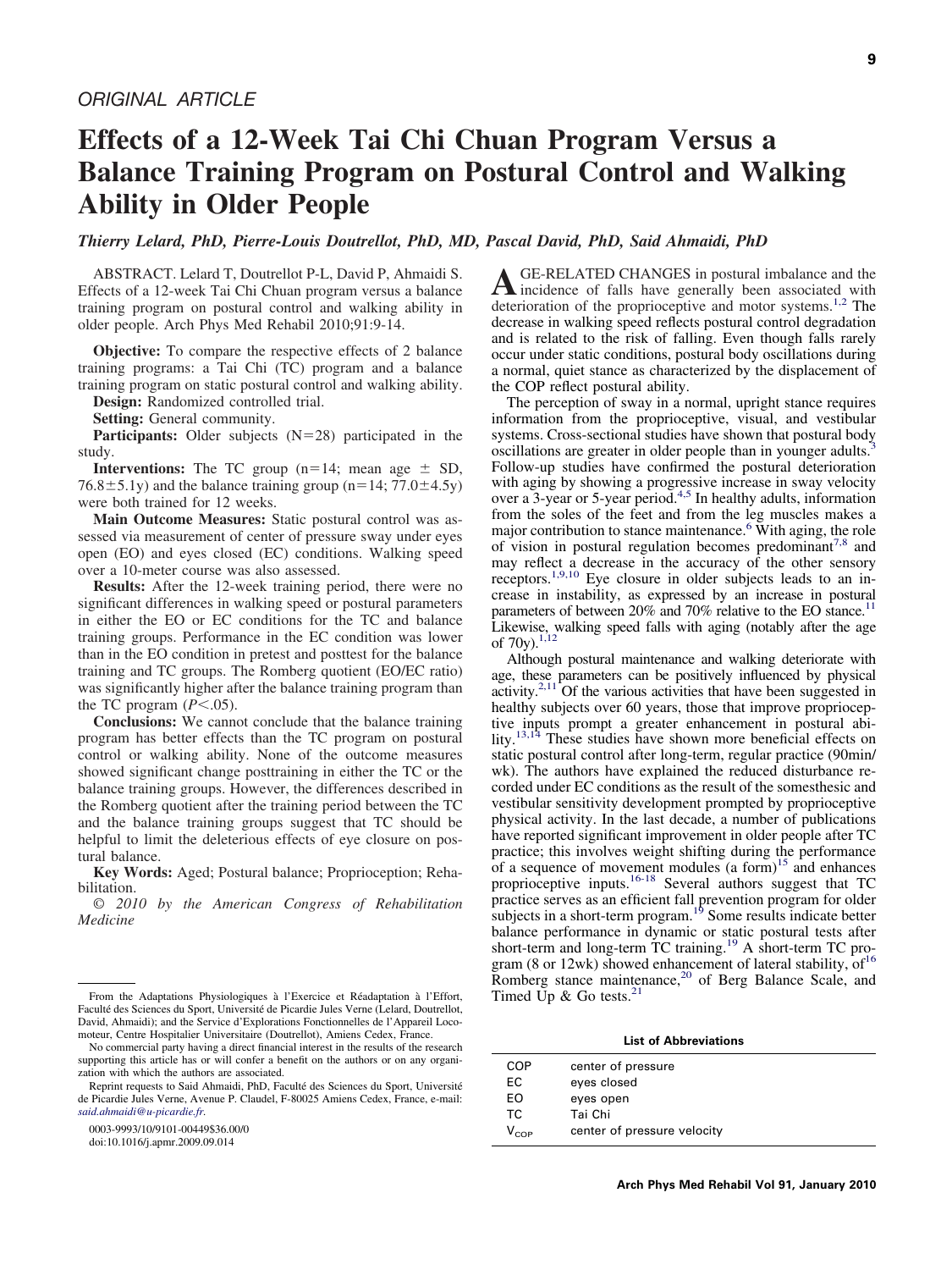Indeed, there is evidence that TC practice improves postural control system and functional ability in comparison with sedentary groups. However, it is not yet known whether TC has a specific effect on balance control (as suggested by previous studies) compared with other balance training programs. Indeed, physical activity programs have been developed and proposed to older populations with the objective to prevent falls and to maintain autonomy. This type of balance training program involved a postural control system by center of gravity displacement but did not focus on body movement and posture.

We hypothesized that a focus on accurate movement reproduction helps TC practitioners to perform better in postural tasks than balance training subjects. Thus, the aim of the present study was to assess and compare modifications in postural control and walking ability after TC training and a balance training program. We hypothesized that the TC program shows better improvement in these abilities than an alternative balance training program.

### **METHODS**

#### **Subjects**

Twenty-eight healthy subjects age 70 to 85 years (mean  $\pm$ SD,  $77.0 \pm 5.9$ y) took part in the study and volunteered to participate in a training program. All subjects signed informed consent accepted by the local ethical committee prior to participation in the study in accordance with the Helsinki declaration of 1975. All subjects were free from any disease that could influence postural maintenance. The subjects were physically active; they walked from 1 to 3 hours a week before and during the study. The subjects were randomly assigned to a training program. Fourteen subjects (mean age  $\pm$  SD,  $76.8 \pm 5.1$ y; 3 men) were trained in TC for 3 months, and 14  $(77.0 \pm 4.5)$ ; 4 men) were engaged in a balance training program. A questionnaire was used to verify that none of them changed their daily living activities during the training period.[22](#page-4-0) The subjects took part in 2 experimental sessions of postural testing. The first session, called pretraining, was used to evaluate the initial capacities of postural stance. The last session, called posttraining, was done after 3 months of TC training or the balance training program. A clinical examination was performed for each of the 2 experimental sessions to exclude subjects showing any possible cause of balance alteration (medication or disease). All subjects obtained more than 24 points in Mini-Mental State Examination, showing no cog-nitive impairments.<sup>[23](#page-4-0)</sup> At the beginning of the study, the Independent Activity of Daily Living test showed that every subject could be considered independent in activities of daily living.<sup>2</sup>

#### **Procedure**

Self-selected walking speed was assessed during a 10-m walk test.<sup>[25](#page-5-0)</sup> Subjects were instructed to walk at their comfortable and preferred speed. Subjects began on the signal "ready, start." The investigator walked beside the patient and began timing with a digital stopwatch when the subject's first foot crossed the start line. Timing was stopped when the first foot crossed the stop line, although the patient continued to walk. The displacements of the COP were recorded during a 25.6 second unperturbed stance by a posturographic platform<sup>a</sup> at a sample rate of 40Hz.<sup>[26](#page-5-0)</sup> The Satel software<sup>a</sup> calculated the temporal evolution of the COP displacements.

The subjects with arms hanging along the body as relaxed as possible placed their bare feet on the footprints (30° apart) of the posturographic platform. During the test under the EO condition or just before the test under the EC condition, the **Table 1: Description of the Balance Training Program**

| Warm-up period (sitting in a chair)               | 5 min            |
|---------------------------------------------------|------------------|
| Send and receive a ball while sitting on a chair, |                  |
| standing, and walking                             | $10 \text{ min}$ |
| Avoiding obstacle while walking                   | $10 \text{ min}$ |
| Relaxation                                        | 5 min            |

subjects had to stare at a spot placed 1.5m ahead. They were asked to keep as immobile as possible during the recordings. We insured the stability of the environmental conditions (no visual or auditive perturbations). The subjects were asked to perform 3 trials of bipedal stance maintained on the posturographic platform for each of the EO and EC conditions randomly for each visual condition.

#### **Training Program**

The subjects trained in TC took part weekly in 2 sessions of 30-minute TC training for 3 months. The TC program performed in this investigation was that previously described by Wolf et al<sup>15</sup> and also used in other studies.<sup>21,27</sup> Briefly, it consists of learning a sequence of 10 TC forms specially adapted for the older people. This sequence of postures involves weight shifting movements that stress the postural balance. The physical therapist focuses the attention of the practitioner on the accuracy of posture reproduction. The 10-forms sequence was carried out under EO and EC conditions.

The subjects trained in balance training took part weekly in 2 sessions of 30 minutes of balance training for 3 months. This balance training program consists of practicing exercise that involves shifting of the body mass center (see description in table 1). The balance exercise included standing with a decreased base of support and also stressed postural balance (ie, during playful activities with a ball, during 1 leg standing exercises). Exercise included forward and sideways stepping, ascending and descending stairs, walking obstacle courses or on a foam floor, and reaching activities in standing (ie, small perturbations of balance were performed by a partner with backward and forward pushes). The exercises were realized, as much as possible, in the EO and EC conditions.

#### **Data Analysis**

For walking and postural data, subjects performed 2 familiarization tests, and the analysis was performed on the third trial. Walking ability was quantified as the time necessary to perform a 10-m walk test and expressed as walking speed (m/s). Performance in postural maintenance was quantified by several parameters calculated by the Satela<sup>a</sup> and Matlab software<sup>b</sup> from the COP displacements—that is, the area covered by COP displacements (mm<sup>2</sup>), path (mm),  $V_{COP}$  (mm/s), and  $V_{\text{COP}}$  variance (100  $\times$  SD [V<sub>COP</sub>]/mean [V<sub>COP</sub>] expressed in %). In order to explore the contribution of visual information during normal standing, we calculated for each parameter the ratio of EC to EO values expressed as the Romberg quotient. We calculated mean and SD of these parameters for each group and each session of the test.

#### **Statistics**

Statistical analysis were performed with Statview software.<sup>c</sup> Data are expressed as mean  $\pm$  SD. Changes in variables between pretraining and posttraining and between groups were analyzed. Repeated-measures analysis of variance was conducted for EO and EC conditions. When F analysis of variance values were significant, we performed a Tukey test to locate the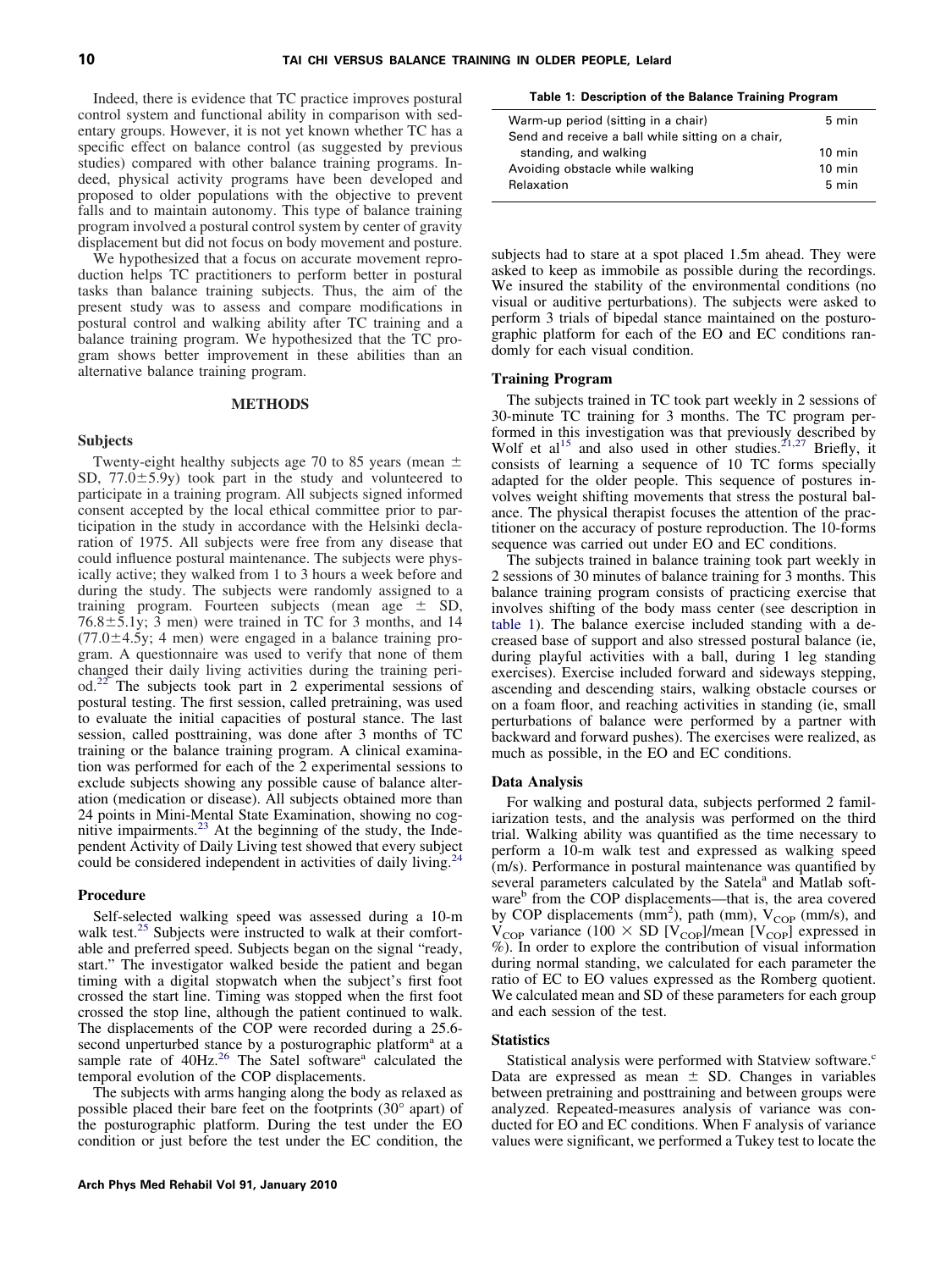

**Fig 1. Means and SDs of the sway parameters in eyes open and eyes closed conditions before (pretraining) and after (posttraining) a training** period in TC or balance training (BT) exercises. (A) Area (mm<sup>2</sup>); (B) sway path (mm); (C) V<sub>COP</sub> (mm/s); (D) V<sub>COP</sub> variance (%). Statistical<br>significance was tested between the exercise and TC groups, between pretraining

differences. We used a Mann-Whitney *U* test for across-group comparison. The differences were considered significant for *P* less than .05.

# **RESULTS**

First, we made sure that no significant differences were observed in pretraining between the TC and the balance training group for walking speed  $(1.07 \pm 0.26 \text{m/s})$  for TC vs  $1.09 \pm 0.23$  m/s for balance training) and postural parameters (fig 1). In posttraining sessions, we did not find significant differences between the TC and balance training groups for walking speed  $(1.06 \pm 0.23 \text{m/s}$  for TC vs  $1.07 \pm 0.24 \text{m/s}$  for balance training) and postural parameters in the EC condition and in the EO condition. Nevertheless, trends of decrease in area (see fig 1A), path (see fig 1B),  $V_{\text{COP}}$  (see fig 1C), and  $V_{\text{COP}}$  variance (see fig 1D) of COP displacements were observed in both groups after the training period.

Results in the EO and EC conditions for postural sway did not change significantly between the two sessions of test for TC and balance training groups. However, differences between EC and EO performance, and the EC/EO ratio revealed the importance of visual inputs in control of the postural task. In pretraining, we found significant differences between the EC and EO conditions for each postural parameter in the TC and balance training groups except for area (see fig 1). In pretraining, postural sway was significantly higher in EC than in EO for sway path ( $P$ <.01 in the TC and balance training groups),  $V_{\text{COP}}$  (*P*<.01 in the TC group and *P*<.05 in the balance training group), and  $V_{\text{COP}}$  variance ( $P < .05$  in the TC and balance training groups).

In posttraining, values of sway parameters obtained in the EC condition were still higher than in the EO condition; that is, for sway path,  $V_{\text{COP}}$  (*P*<.01 in the TC and balance training groups) and  $V_{\text{COP}}$  variance (*P*<.05 in the TC group and *P*<.01 in the balance training group).

Walking speed was not significantly different between pretraining and posttraining in the balance training and TC groups.

When analyzing the Romberg quotient for each subject group [\(table 2\)](#page-3-0), we did not find significant changes between the pretraining and posttraining periods for the balance training and TC groups. We also did not find significant differences in pretraining between the balance training and TC groups for any postural sway parameters. However, in posttraining, the Romberg quotients were significantly different between the balance training group and the TC group for  $V_{COP}$  ( $P < .05$ ) and for velocity variance  $(P<.01)$ . After training, the Romberg quo-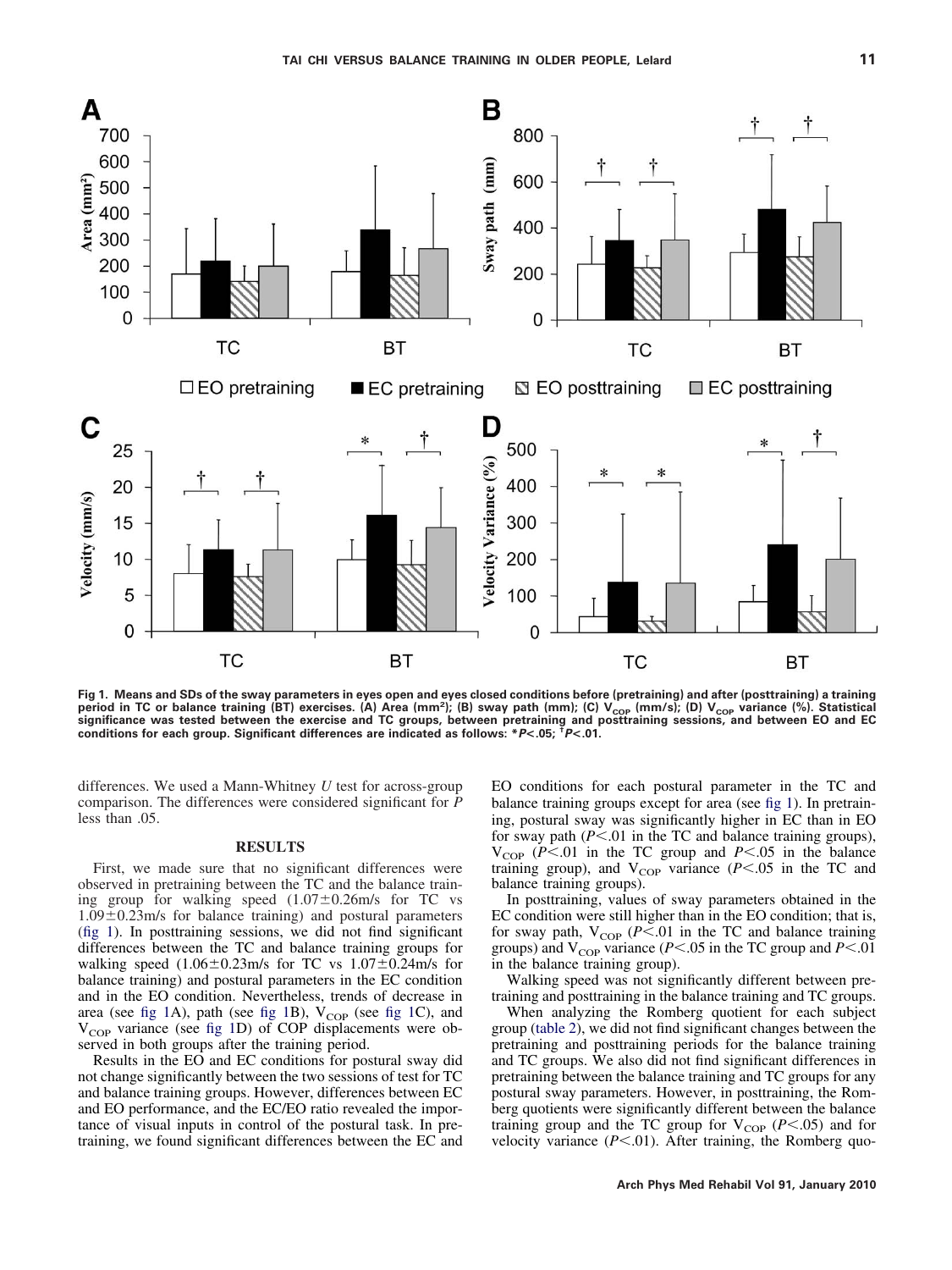tient was 16.5% higher for velocity and 17.8% higher for velocity variance in the balance training group than the TC group. This can be explained by a nonsignificant decrease in the TC group and a nonsignificant increase in the balance training group for these parameters between pretest and posttest.

### **DISCUSSION**

The goal of our study was to identify specific improvements in postural abilities prompted by the TC program in comparison with a balance training program. The 12-week training period appeared not sufficient to produce differences between TC and balance training in upright standing control or in walking ability. Indeed, no significant differences have been shown after the TC and balance training groups in any postural parameters or in walking speed. In the present study and as expected, eye closure resulted in a significant increase in  $V_{\text{COP}}$ , sway path, and  $V_{\text{COP}}$  variance compared with the EO condition. However, the posttraining Romberg quotient for  $V_{COP}$  and  $V_{\text{COP}}$  variance obtained in the 2 groups (which did not significantly differ from the pretraining value) appeared to be significantly different between the TC group and the balance training group.

We did not find any significant modifications of postural parameters and walking speed in either group. However, the trend toward a decrease in postural parameters and maintenance of walking speed could reflect the beneficial influence of the training periods in older people. Indeed, in the absence of training, aging leads to greater postural sway and lower walk-<br>ing speeds.<sup>1,5,12</sup> However, given the lack of a sedentary control group, we cannot draw conclusions about such improvement. Posturographic parameters and gait velocity are not sensitive enough to report changes after 12 weeks of balance training and TC programs. Our study is inconsistent with previous studies, which have shown significant effects of short-term TC training (for about 3 months) on postural control.<sup>[16,20,21](#page-4-0)</sup> Improvements in static postural control after 8 or 12 weeks of a TC program were very often found compared with a control group. In other studies, the short-term effects of TC in older subjects were recorded with clinical tests, $21$  under more chal-lenging conditions,<sup>[28](#page-5-0)</sup> or after a more intensive program  $(6)$ times a week for 4 or 8 weeks).<sup>[29](#page-5-0)</sup> No significant enhancement of posturographic parameters was reported previously after TC training. Our subjects were also physically active; the 2 balance training programs did not enhance their baseline ability in static postural control and walking speed. There can be several reasons for this–for example, insufficient length or frequency of exercise. Indeed, beneficial effects on posturographic parameters were described in subjects who regularly practiced proprioceptive physical activity.

The main finding of our study in favor of TC practice versus balance training practice is that the Romberg quotient was higher after the balance training program than the TC program. The significant differences in EC/EO ratios observed between the balance training and TC groups can be explained by concomitant opposite trends in adaptation to visual information loss. Degradation of the Romberg quotient was reported with  $aging<sup>7</sup>$  $aging<sup>7</sup>$  $aging<sup>7</sup>$  and could explain a trend to increase in balance training. When visual information is removed, an increase in postural sway reveals the difficulty to be faced and the need to modify the relative weight of sensory inputs. This increase under the EC condition is accentuated with aging because of an increase in visual dependency. The significantly higher posttraining Romberg quotient for  $V_{\text{COP}}$  and  $V_{\text{COP}}$  variance in the balance training group (in comparison with the TC group) might argue in favor of TC training. It is interesting to note that Romberg

| $\frac{1}{2}$<br>֖ׅ֧֧֚֚֚֚֚֚֚֚֚֚֚֚֚֚֚֚֚֚֚֚֚֚֚֬֡֡֡֡֬֓֡֡֡֬֝֬֓<br>I |
|-----------------------------------------------------------------|
| I                                                               |
|                                                                 |
|                                                                 |
|                                                                 |
|                                                                 |

V<sub>COP</sub> (mm/s) Variance (%) Path (mm) Path (mm) Path (mm) Path (mm)

Path (mm)

<span id="page-3-0"></span>BT TC BT TC BT TC BT TC Pretraining Posttraining Pretraining Posttraining Pretraining Posttraining Pretraining Posttraining Pretraining Posttraining Pretraining Posttraining Pretraining Posttraining Pretraining Posttraining

 $\overline{r}$ 

눕

 $\epsilon$ 

눕

V<sub>cop</sub> (mm/s)

 $\overline{B}$ 

| $1.80*$       | <b>0.63</b>       |                                                                                                                                                                                                                                                                  |
|---------------|-------------------|------------------------------------------------------------------------------------------------------------------------------------------------------------------------------------------------------------------------------------------------------------------|
| 2.32          | 0.73              |                                                                                                                                                                                                                                                                  |
| 3.15          | <b>27</b>         |                                                                                                                                                                                                                                                                  |
|               |                   |                                                                                                                                                                                                                                                                  |
| 2.87          |                   |                                                                                                                                                                                                                                                                  |
| 1.34          | 0.26              |                                                                                                                                                                                                                                                                  |
| 1.54          | 0.31              |                                                                                                                                                                                                                                                                  |
| 1.55          | ว.<br>วั          |                                                                                                                                                                                                                                                                  |
| 1.54          | 0.37              |                                                                                                                                                                                                                                                                  |
| $1.30*$       | 0.25              |                                                                                                                                                                                                                                                                  |
| rs.           | 0.26              |                                                                                                                                                                                                                                                                  |
| 89<br>-       | 0.28              | m for 3 months were tested before (pretraining) and after (posttraining) their respective physical practice program. Means and<br>and posttraining. No significant difference between pretraining and posttraining for TC and BT groups. Significant differences |
| cc            | 0.25              |                                                                                                                                                                                                                                                                  |
| 1.25          | 0.52              |                                                                                                                                                                                                                                                                  |
| 1.70          | $\overline{0.91}$ |                                                                                                                                                                                                                                                                  |
| 1.59          | 0.47              | VOTE. Subjects engaged in a BT program or a TC program<br>SDs are reported for each group of subjects in pretraining<br>between the TC and BT groups were reported.<br>Abbreviation: BT, balance training.                                                       |
|               | $\frac{8}{1}$     |                                                                                                                                                                                                                                                                  |
| $Mean$ $1.91$ | ទី                | P<.01.                                                                                                                                                                                                                                                           |

Posttraining

Pretraining

Posttraining

Pretraining

Posttraining

Pretraining

Posttraining

Pretraining

Posttraining

Pretraining

Posttraining

Pretraining

Posttraining

Pretraining

Posttraining

Pretraining

 $\epsilon$ 

눕

 $\overline{C}$ 

V<sub>cOP</sub> Variance (%)

Area (mm<sup>2</sup>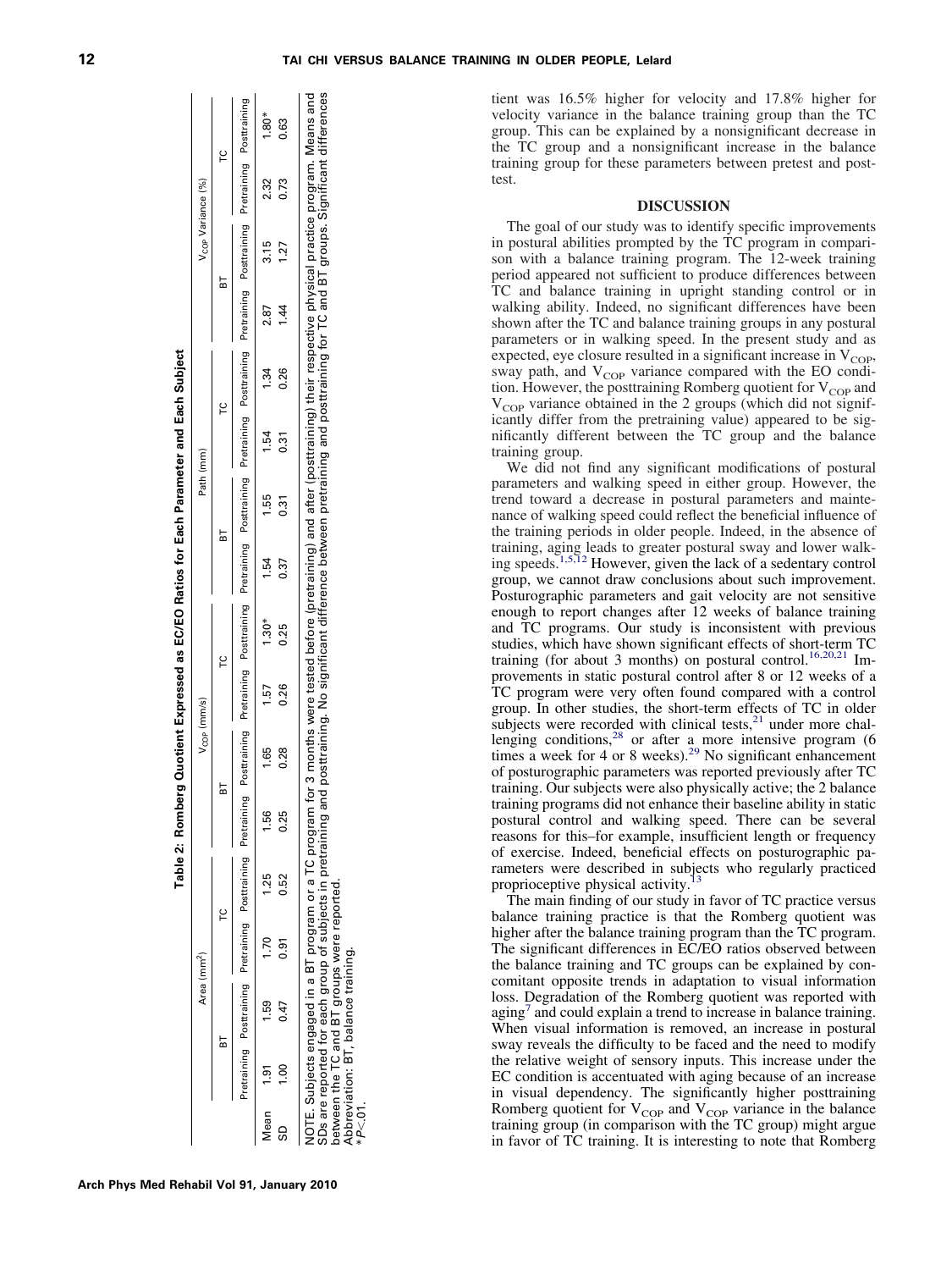<span id="page-4-0"></span>quotient differences are not observed in terms of a postural system's performance (COP stabilization expressed by the area and sway) but appear in terms of a postural system's control (COP displacement expressed by the  $V_{COP}$  and the  $V_{COP}$ 's variance).

Our description of TC prompts a hypothesis explaining the reason for such differences. Balance training and TC programs involve the postural system by COP displacement. Balance training and TC practitioners were encouraged to perform exercise with EC. With the deletion of visual feedback during movement, movement was controlled with proprioceptive inputs in order to reproduce articular angles and positions in space. However, in contrast with the balance training program, we assume that TC practice was more focused on accurate reproduction of movements and forms. Moreover, improvements in sensory information processing after short-term TC practice<sup>16,17</sup> have been observed. In the absence of visual information, TC practitioners were able to reproduce joint movements more accurately than sedentary or physically active subjects. Also, TC practitioners have shown smaller COP displacements in EC after vestibular stimulation compared with a control group.<sup>[30](#page-5-0)</sup> The improvement of proprioception described in these previous studies could explain the stabilization or the slightly decreased trend in Romberg quotient after 3 months of practice in the TC group. To conclude, TC might be helpful to maintain or improve the proprioception threshold for perceiving body sway oscillation when this might deteriorate with aging in spite of a balance training program. Indeed, a TC program requiring the accurate reproduction of movements appeared more appropriate in decreasing the impact of visual dependency on postural control.

Hypothesis of a reweighting of proprioceptive inputs after TC practice will require further study in order to verify whether TC specifically helps practitioners perform better under EC conditions by limiting visual dependency after 12 weeks of practice. However, studies under more challenging postural conditions (ie, single leg stance) should be performed to verify this specific effect of TC training on postural control and its interest in older people daily living.

## **CONCLUSIONS**

Results of our study demonstrated similar effects of 12-week TC and balance training programs on postural control or walking ability in older people. None of the outcome measures showed significant change posttraining in the TC or balance training groups. However, compared with TC, the EO/EC ratio expressed as a Romberg quotient was significantly higher after the balance training program, suggesting that TC should be helpful to limit the eye closure effects on postural control. We thus hypothesize that a TC program might limit the deleterious effects of aging on sway perception in the absence of visual information compared with a balance training program.

**Acknowledgments:** We thank Mora Isabelle, PhD, and the staff of the involved department for their participation (Service d'Exploration Fonctionnelle de l'Appareil Locomoteur; Centre Hospitalier Universitaire Amiens-Nord; Faculté des Sciences du Sports; Université de Picardie Jules Verne and Centre Communal d'Action Sociale d'Amiens).

#### **References**

- 1. Maki BE, McIlroy WE. Postural control in the older adult. Clin Geriatr Med 1996;12:635-58.
- 2. Tinetti ME, Speechley M, Ginter SF. Risk factors for falls among elderly persons living in the community. N Engl J Med 1988;319:1701-7.
- 3. Pyykko I, Jäntti P, Aalto H. Postural control in elderly subjects. Age Ageing 1990;19:215-21.
- 4. Baloh RW, Jacobson KM, Enrietto JA, Corona S, Honrubia V. Balance disorders in older persons: quantification with posturography. Otolaryngol Head Neck Surg 1998;119:89-92.
- 5. Era P, Heikkinen E, Gause-Nilsson I, Schroll M. Postural balance in elderly people: changes over a five-year follow-up and its predictive value for survival. Aging Clin Exp Res 2002; 14:37-46.
- 6. Fitzpatrick R, McCloskey DI. Proprioceptive, visual and vestibular thresholds for the perception of sway during standing in humans. J Physiol 1994;478(Pt 1):173-86.
- 7. Lord SR, Menz HB. Visual contributions to postural stability in older adults. Gerontology 2000;46:306-10.
- 8. Perrin PP, Jeandel C, Perrin CA, Bene MC. Influence of visual control, conduction, and central integration on static and dynamic balance in healthy older adults. Gerontology 1997;43: 223-31.
- 9. Skinner HB, Barrack RL, Cook SD. Age-related decline in proprioception. Clin Orthop Relat Res 1984;(184):208-11.
- 10. Stelmach GE, Worringham CJ. Sensorimotor deficits related to postural stability. Implications for falling in the elderly. Clin Geriatr Med 1985;1:679-94.
- 11. Lord SR, Clark RD, Webster IW. Postural stability and associated physiological factors in a population of aged persons. J Gerontol 1991;46:M69-76.
- 12. Murray MP, Kory RC, Clarkson BH. Walking patterns in healthy old men. J Gerontol 1969;24:169-78.
- 13. Gauchard GC, Gangloff P, Jeandel C, Perrin PP. Influence of regular proprioceptive and bioenergetic physical activities on balance control in elderly women. J Gerontol A Biol Sci Med Sci 2003;58:M846-50.
- 14. Gauchard GC, Jeandel C, Tessier A, Perrin PP. Beneficial effect of proprioceptive physical activities on balance control in elderly human subjects. Neurosci Lett 1999;273:81-4.
- 15. Wolf SL, Coogler C, Xu T. Exploring the basis for Tai Chi Chuan as a therapeutic exercise approach. Arch Phys Med Rehabil 1997; 78:886-92.
- 16. Jacobson BH, Chen HC, Cashel C, Guerrero L. The effect of T'ai Chi Chuan training on balance, kinesthetic sense, and strength. Percept Mot Skills 1997;84:27-33.
- 17. Tsang WW, Hui-Chan CW. Effects of tai chi on joint proprioception and stability limits in elderly subjects. Med Sci Sports Exerc 2003;35:1962-71.
- 18. Tsang WW, Hui-Chan CW. Effects of exercise on joint sense and balance in elderly men: Tai Chi versus golf. Med Sci Sports Exerc 2004;36:658-67.
- 19. Wu G. Evaluation of the effectiveness of Tai Chi for improving balance and preventing falls in the older population—a review. J Am Geriatr Soc 2002;50:746-54.
- 20. Hain TC, Fuller L, Weil L, Kotsias J. Effects of T'ai Chi on balance. Arch Otolaryngol Head Neck Surg 1999;125:1191-5.
- 21. Taggart HM. Effects of Tai Chi exercise on balance, functional mobility, and fear of falling among older women. Appl Nurs Res 2002;15:235-42.
- 22. Voorrips LE, Ravelli AC, Dongelmans PC, Deurenberg P, Van Staveren WA. A physical activity questionnaire for the elderly. Med Sci Sports Exerc 1991;23:974-9.
- 23. Folstein MF, Folstein SE, McHugh PR. "Mini-Mental State": a practical method for grading the cognitive state of patients for the clinician. J Psychiatr Res 1975;12:189-98.
- 24. Katz S, Downs TD, Cash HR, Grotz RC. Progress in development of the index of ADL. Gerontologist 1970;10:20-30.